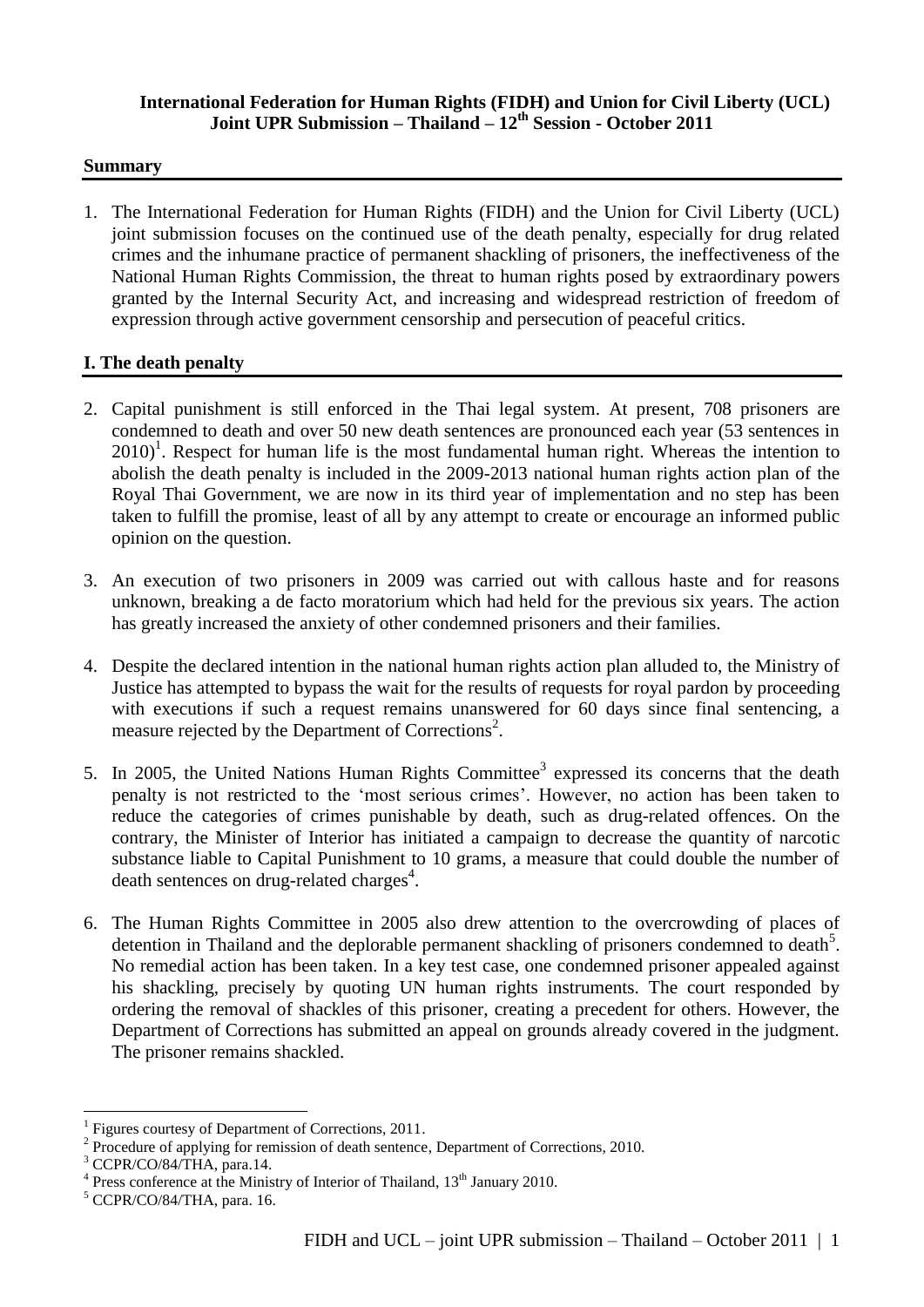## **Recommendations to the Government**:

- 1) Immediately take steps towards the abolition of the death penalty as promised in the national human rights action plan. If, however, any delay is envisaged, drug-related and non-violent offenses should be removed from the categories subject to capital punishment.
- 2) Implement the 2005 recommendation by the Human Rights Committee and immediately cease the permanent shackling of prisoners<sup>6</sup>.

## **II. The Present National Human Rights Commission of Thailand**

- 7. The appointment of the first National Human Rights Commission (NHRC) was widely welcomed. Its eleven members were experienced and dedicated persons, selected by a body which represented a wide spectrum of interests of civil society in conformity with Article 4 of the Paris Principles. Most of the commissioners, including the distinguished chairman, Professor Saneh Jamarik, had a strong human rights background, enabling them to engage actively in investigation of human rights abuses. Reports of Commission"s activities are a record of the commitment and achievements of the Commissioners. The Commission regretted only that their numbers were insufficient to meet the numerous calls for assistance.
- 8. The second NHRC (2009-2015) is very different. Appointed exclusively by representatives of the judiciary, with approval of the Senate, the composition of the Commission indicates its nonpluralist composition: an academic, five retired government officials, and one businessman. One of the new Commissioners had even been investigated by the previous Commission, and found accountable for human rights abuses in a factory which he owned. None had direct experience of action for human rights or in representing the viewpoint of civil society. Clearly, the government intention was to replace a commission which was considered to be proactive and independent with a complacent pro-government team. Such, at any rate, was the result.
- 9. The changed status of the Commission is mirrored in its change of location. The first Commission was accessibly located in central Bangkok. Meeting rooms and an auditorium were available for human rights activities by NGOs. The second NHRC is located on the outskirts of Bangkok, embedded in a huge government complex, difficult to access and where its identity as an independent body is hidden. The Commission no longer appears to engage in major human rights issues. While still receiving human rights appeals at the rate of one to two hundred a month, its response is lethargic and inadequate. The power of the Commission to take court action was extended on its appointment but it hardly uses these powers. During April-May 2010, army action against street protests in Bangkok led to the deaths of 91 persons. The government promised independent and transparent investigation but the government-appointed investigative committee lacked the power to subpoena military witnesses. While the NHRC has such power and began its own investigation, it declined to use the power and its investigation is largely stalled.
- 10. Government offices which receive complaints from the Commission mostly deny the charges or ignore them. Those submitting issues to the Commission complain of long delays to investigate and ineffective action. A year has passed before the Commission responded to a complaint made by relatives of 71 persons, who died from suffocation and/or from injuries sustained during arrest as a result of military negligence in transporting them, following their arrests after the Tak Bai incident in Narathiwat Province, Southern Thailand.
- 11. It is particularly worrying that a United Nations Partnership Framework (UNPAF) Action Plan Matrix, which outlines action to support Thailand in implementing recommendations of international human rights mechanisms, in particular those concerning vulnerable people, proposes a pivotal reliance on the NHRC. The Action Plan for 2012 to 2016 consists mainly of a

<sup>1</sup>  $^6$  Id.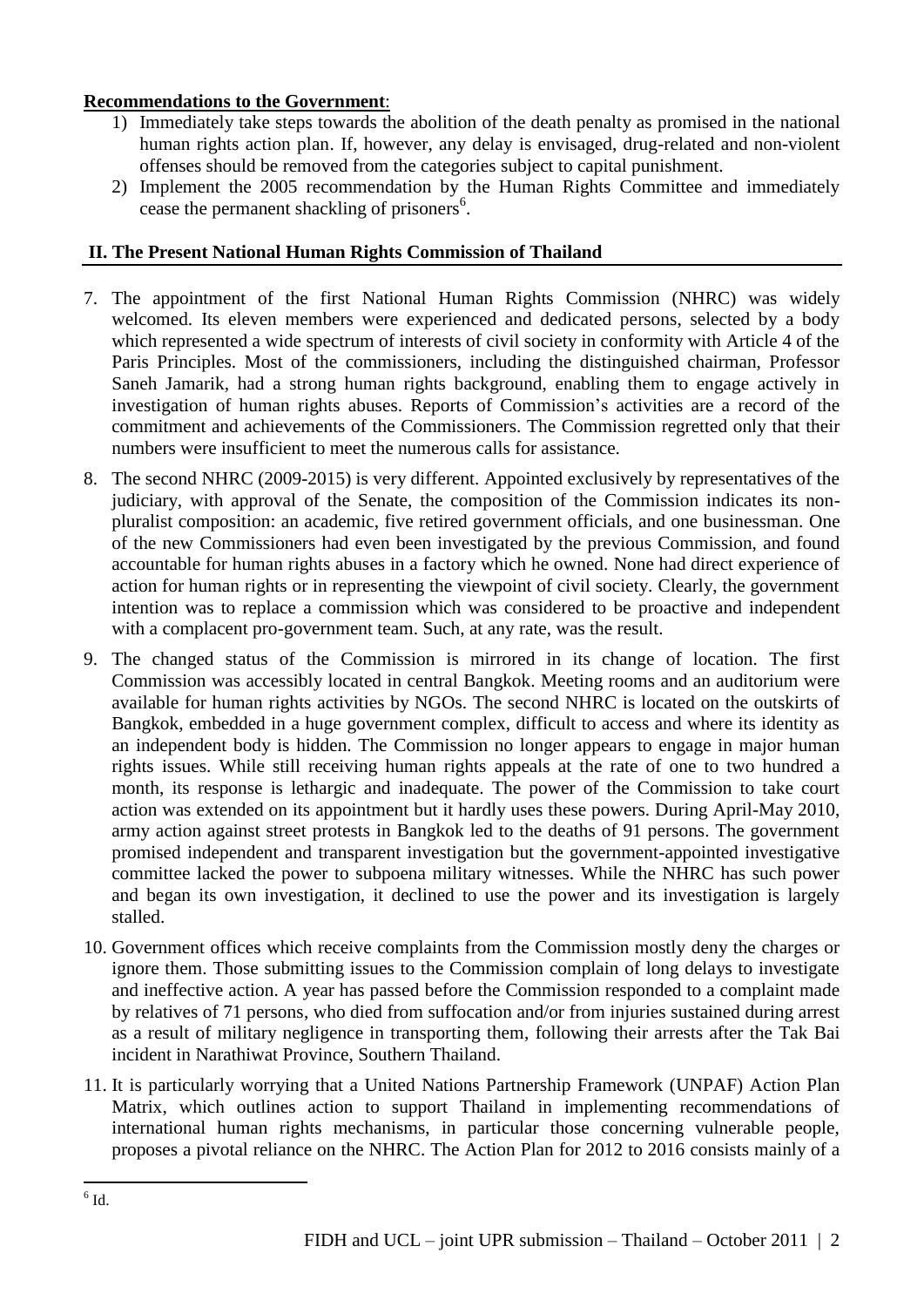programme of training, consultation and other advocacy related activities. There is little evidence that the present Commission has the ability, the will, or the resources to respond to the expectations of the Action Plan.

12. In summary, the appointment of the present Commission was clearly aimed at making it more amenable to government policies and to lessen unwanted criticism of its human rights shortcomings.

### **Recommendations to the Government:**

- 1) Restore the Commission to its former strength and pluralist representation by appointing a further four commissioners chosen by selectors representing civil society.
- 2) Relocate the Commission to an accessible location which clearly represents its independent status.
- 3) Instruct all government offices as well as state security forces to comply and cooperate in good faith with the Commission in its investigation and fact-finding activities.
- 4) Ensure future nominations and selection of commissioners are conducted in a transparent, participatory and consultative manner to fully ensure the commission's independence, impartiality, competence, pluralist representation and gender balance, in compliance with the Paris Principles.

### **III. Internal Security Act (ISA) and military dominance over civilian rule**

- 13. The Internal Security Act (ISA) of 2008 indicates the failure of civilian rule in Thailand over many years in a long history of military coups and interventions. The Act was passed by a Constitutive Assembly appointed by a military Junta, which came to power by overthrowing an elected government in its second term in September 2006. The Act effectively legitimises military influence in the guise of a military-dominated directive body, the Internal Security Operations Command (ISOC), nominally under the directorship of the Prime Minister. A first stage of ISA, which operates continually, is one of information gathering and surveillance of the population, while a second stage, triggered by a Cabinet declaration, authorises control over declared areas with emergency powers which are unconstitutional, with little legal safeguards, and oblivious of fundamental human rights.
- 15. Thailand first turned to emergency legislation to empower the military in suppressing insurrection in the Southern border provinces. Ten years later, and with over 4,000 civilian casualties, it is clear that emergency rule has failed. When civil protest broke out in Bangkok and other cities, a countrywide State of Emergency was declared. But States of Emergency are by definition temporary and require notification to the UN. The ISA may appear to be a milder measure but is similar in essence to a State of Emergency. Many provisions of the state of emergency decree have been incorporated into the ISA, making them permanent and accessible at all times without the stigma of a State of Emergency. Given the history of military dominance in Thailand, the provision in the Act that enables the Prime Minister to delegate his powers as Director of ISOC to the Commander-in-Chief of the Army is in effect a built-in mechanism for surrendering civilian control to the military.
- 16. Under the ISA, arrests and prosecutions must follow legal procedures. However, the ISA"s definition of a 'threat' to internal security is dangerously overly broad and vague, thereby granting unbridled discretion to the government and the military to determine what is and is not a "threat" and what activities to monitor and suppress, as well as to invoke the Act"s exceptional powers without justifications based on clear and precise criteria. It gives officials of ISOC a wide range of coercive police powers normally exercised by civilian authorities, including powers to use both lethal and non-lethal force, to arrest and detain individuals, conduct searches, enter onto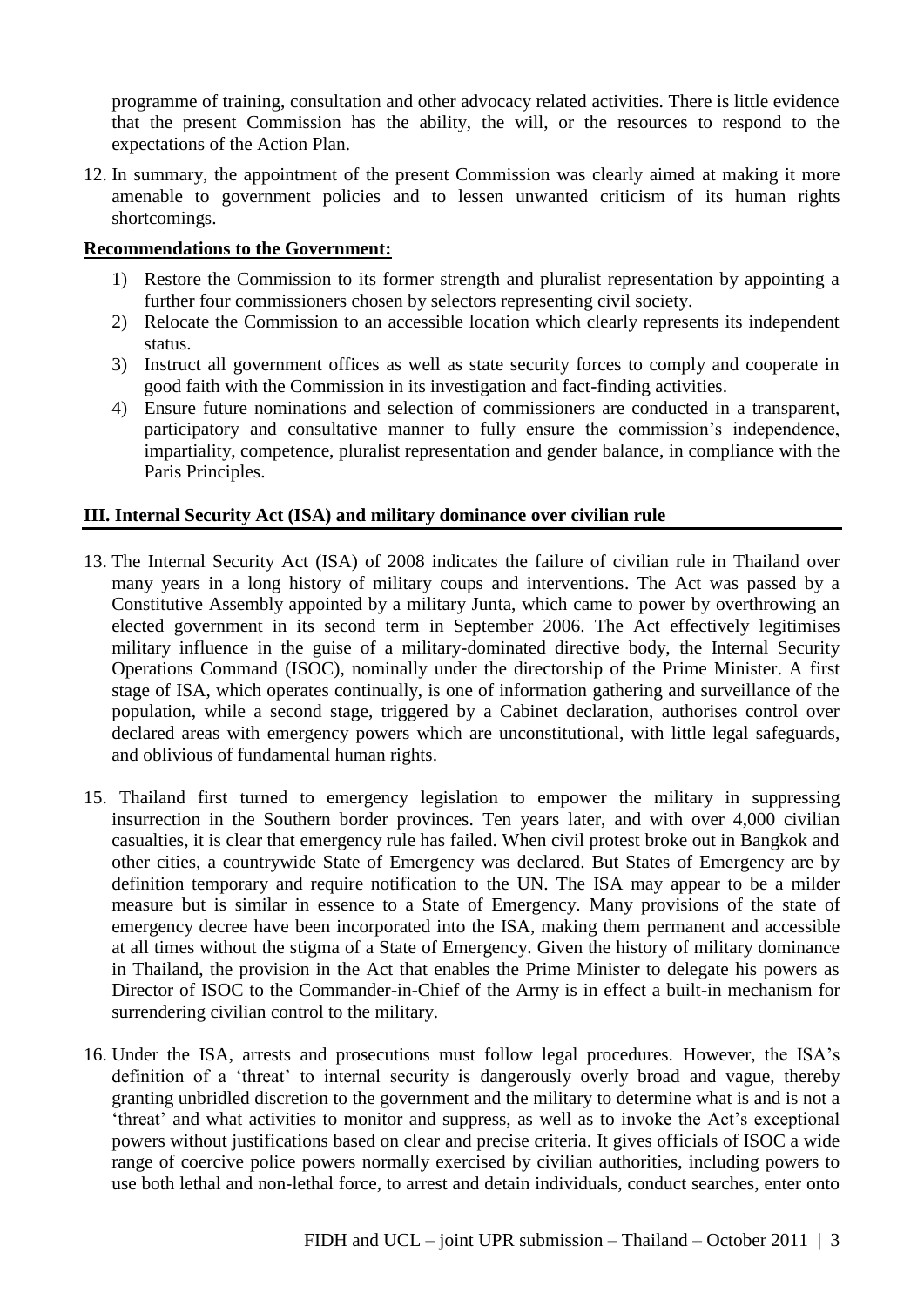premises overtly and covertly, and to lay criminal charges. Particularly disquieting is the power under the Act, to request individuals suspected of having committed a range of regulatory or criminal offenses to "voluntarily" commit themselves to "training camps" for up to six months (See Section 21 of the Act). Such requests are made without the presumption of innocence or the safeguards of the legal system and voluntary consent of the persons concerned in effect is difficult under pressured circumstances.

- 17. The expansive powers given to the authorities by the Act are subject to no independent oversight mechanisms. The only time the Prime Minister is required to report to the parliament under the Act is when the "threat to internal security" has subsided or can be addressed within the normal powers of the government agencies (Section 15, para. 2). The lack of clear and precise definitions and criteria for invoking extraordinary powers is compounded by this glaring absence of democratic checks and balances and the inability of parliamentarians to review and challenge the purpose and legality of any decisions made or actions taken by the executive branch.
- 18. While Thailand"s ISA is less draconian than those of Singapore and Malaysia, a reflection on the long term use of those acts would indicate a likely future extension and increasing severity over time of the Thai Act, in order to attain the enviable supposed stability of those two countries.. Already, in 2011, we see appeals from the police and cabinet declarations authorising Stage 2 in seven areas in Bangkok, first from February  $9<sup>th</sup>$  to February  $23<sup>rd</sup>$ , subsequently, from February  $23<sup>rd</sup>$  to March  $25<sup>th</sup>$ , following minor, peaceful civil protest action in Bangkok which could easily have been controlled by existing laws.

### **Recommendations to the Government:**

- 1. Abolish the ISA in its entirety and seriously take the path of civil democracy, preserving the freedoms guaranteed in the Constitution and adhering responsibly to the international human rights treaties it has ratified.
- 2. That measures be taken to clearly and precisely define and limit the role of the military in civil administration. This may be supported by a constitutional ruling on the neutrality of the military in all matters of civil dispute.
- 3. Impress upon all soldiers in their training and manuals of operation that it is absolutely prohibited to shoot unarmed civilians under any circumstances, and that any order of an officer to do so is illegitimate, irrespective of whether any emergency or security laws are in force.

# **IV. Freedom of Expression: Prachatai website and its webmaster, Ms. Chiranuch Premchaiporn**

19. "Democracy is freedom of expression" is a message not appreciated in South East Asia, least of all Thailand which is assiduous in blocking access to web sites that carry a different message than the strictly controlled state media. Section 45 of the 2007 Thai Constitution guarantees to the people the right to freedom of expression in all forms and the right to access information. The Computer Crime Act (CCA) of 2007 contravenes this freedom by introducing arbitrary, broadlydefined and vague criteria on which online expressions are to be judged and restricted if they are deemed to "have an impact on the Kingdom"s security…or that might be contradictory to the peace and concord of good morals of the people<sup>7</sup>. The Act grants 'Competent Officials' expansive, intrusive and unchecked powers of break-in to offices and homes, seizure of computer equipment and records under suspicion of computer crime, and blocking of websites". On the other hand, judicial oversight is limited to merely approve or reject requests from government agencies to block websites and to exercise their powers under the CCA.

<sup>1</sup> <sup>7</sup> Section 20, Computer Crime Act of 2007.